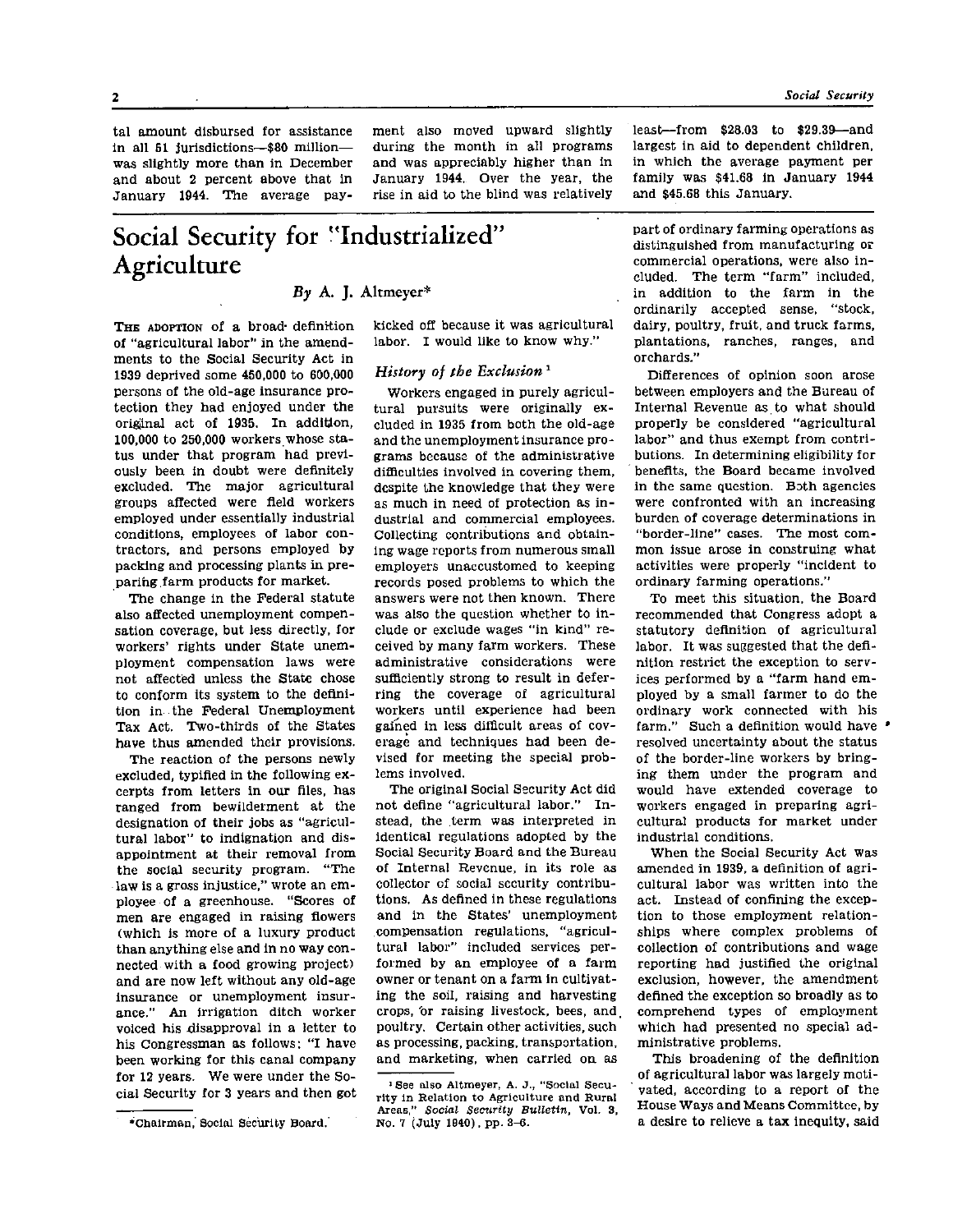to exist under the definition used in the regulations, between large and small farm operators. It was argued at hearings on the amendments that the small farmer ordinarily did not process his product on his farm but turned it over to commercial processors or cooperatives. These establishments, being off the farm, were not exempt from the payment of social security contributions, and the costs of their contributions, it was contended, were passed back to the small farmer. On the other hand, it was pointed out, large farm operators, having sufficient production to justify the maintenance of a processing or packing plant on their farms, were not required to pay social security contributions. Exempting the activities of the commercial processors and cooperatives would, it was believed, remove the competitive advantage enjoyed by the large farmers.

The definition further widened the exemption by removing the existing coverage of persons working on farms in special trades or occupations and in the employ of the farm owner or operator. Thus, bookkeepers, carpenters, mechanics, and similar nonagricultural workers were no longer insured. In addition, the meaning of "farm" was extended to include enterprises raising animals for furs, and nurseries, greenhouses, and mushroom caves, in either rural or urban areas. The reason advanced for these new exemptions was that they would simplify administration.

#### *The Newly Excluded Groups*

The expanded definition of "agricultural labor" adversely affected the status of some 550,000 to 850,000 workers with respect to both old-age and survivors insurance and unemployment insurance. In addition to excluding persons whose status previously had been doubtful and who, under an appropriate definition, would have been covered, many other workers were eliminated from coverage despite strong reasons for their inclusion. The majority of these workers were not actually engaged in cultivating and harvesting agricultural products in the employ of farm owners or operators. About 100,000 to 250,000 genuine field workers whose coverage status was formerly in doubt were now definitely excluded. Between 150,000 and 300,- 0 00 workers employed by labor con-

tractors and hired out in large gangs were no longer covered, because of the removal of the qualification that the services had to be performed in the employ of the farm owner or operator. Finally, some 300,000 persons engaged in handling agricultural products under essentially manufacturing or commercial conditions now either were clearly outside the program or had an indeterminate status.

The last group consisted of about 135,000 workers in fruit and vegetable packing houses, 15,000 persons employed in the processing of dried fruits, 20,000 employees of beancleaning elevators, 60,000 workers in cotton gins, 10,000 poultry-hatchery employees, and 60,000 persons employed in nurseries, greenhouses, and irrigation enterprises and on farms in special trades or occupations, such as clerks, carpenters, and mechanics.

Instead of decreasing the administrative task of interpreting the agricultural exception, the new definition demanded examination of even more cases to determine whether the services were covered. Determinations became not only more numerous but also much more complicated. Detailed studies of the methods of preparing individual agricultural commodities were necessary to determine whether the services were performed in "the preparation of fruits and vegetables for market." Similar studies were required of even the activities which had been specifically excluded, such as the growing of mushrooms and the ginning of cotton, in order to determine the extent of the exclusion.

Many new problems were introduced. It became exceedingly difficult, for example, to convince a canal worker, or a bookkeeper employed in the office of a dairy, that the designation of his job as "agricultural labor" was justifiable. Protesting letters came in increasing numbers from workers in greenhouses, nurseries, citrus-packing houses, dried-fruit plants, and similar establishments. Another problem concerned the question of inequity to persons who had been covered but now were excluded. The insured status they had obtained under old-age insurance by contributing for 3 years was gradually dissipated because their employment

was no longer covered. Those who were able to maintain their insured status and to qualify for benefits by

reason of other covered employment found that the omission of earnings after 1939 in activities now defined as "agricultural labor" was substantially reducing the amount of the retirement or survivor benefits ultimately payable on their earnings.

A series of studies of the fruit and vegetable industry was made by the Board for use by itself and by the Bureau of Internal Revenue in connection with the administrative problem of delineating the boundary lines of the broadened agricultural-labor exception. These studies all revealed the inappropriate nature of the definition. It was clearly incongruous to exclude a worker employed by a large corporation to operate an automatic machine for packing raisins, while extending coverage to his friend who worked across the road in a canning factory.

A study of the citrus-fruit industry revealed that employees of the large, expensively equipped packing plants are little more than attendants of the machines they operate. The inside of a typical citrus-packing house is a maze of conveyor belts and machinery. There is little to distinguish the conditions under which workers perform services in these plants from those in ordinary urban factories. Except for the product handled, the work is virtually identical.

Similarly, a study of the dried-fruit industry disclosed that the preparation of that commodity for market is carried on under essentially industrial conditions. Most of the packing houses are operated by large corporations which could very well manufacture a nonagricultural product without changing their basic method of operation. Olive-packing houses, bean elevators, and cotton ginneries also were seen to be operated under industrial conditions.

The argument for excluding these workers from the social security program on the theory that the incidence of social security contributions falls back on the small farmer is questionable. There is little reason to believe that the fruit and vegetable processor does not pass on to the ultimate consumer, rather than back to the producer-farmer, the relatively small increase in cost of production occasioned by social insurance contributions. Certainly the food-canning and freezing industry, which is covered, meets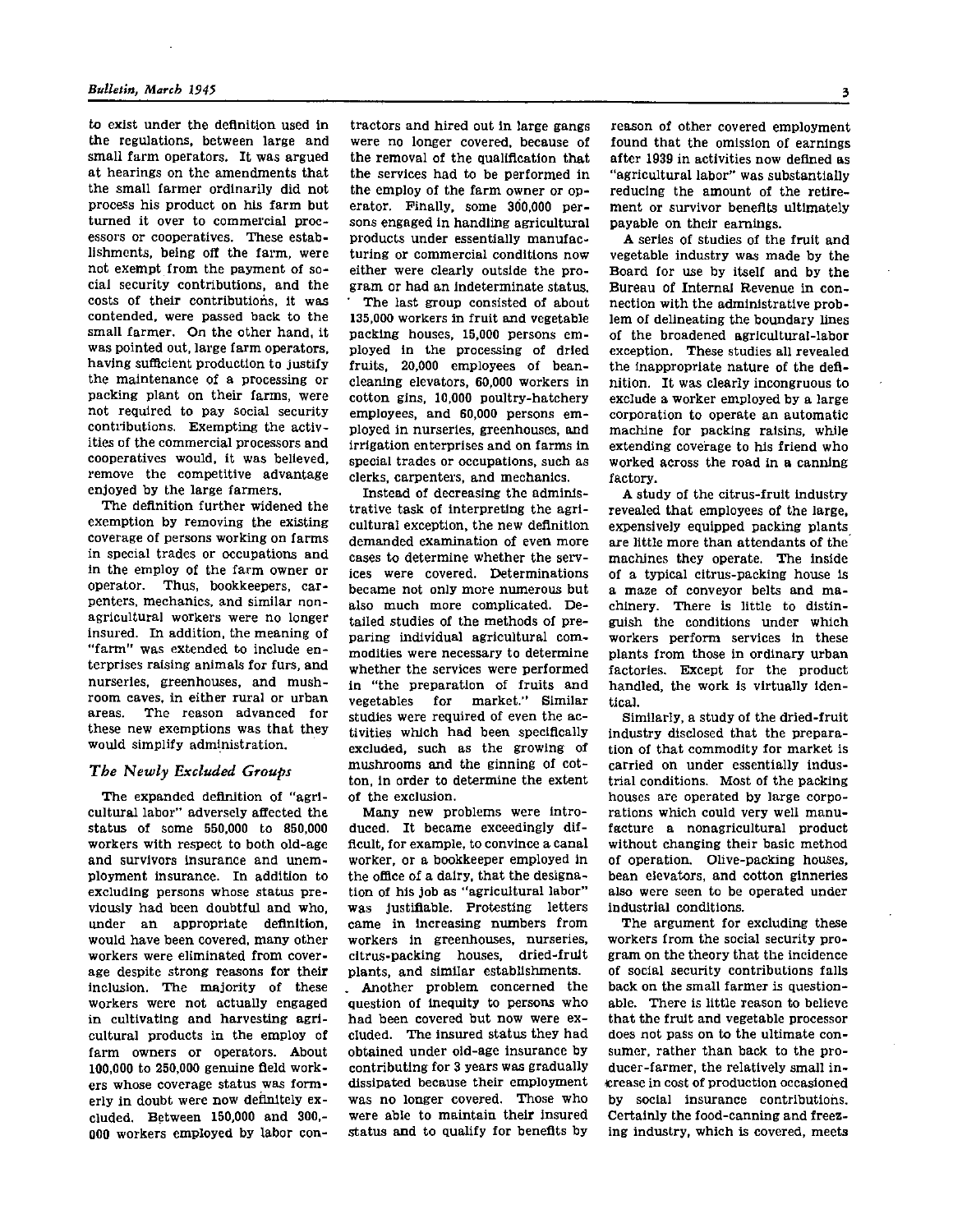the added costs without raising a similar argument. In any event, the argument that it was inequitable to cover the commercial operations and not similar operations on large farms could have been met by covering both. It is noteworthy, too, that fruit and vegetable packers in California, where the highest degree of industrialization and concentration of agriculture is found, have been covered from the beginning by the State unemployment insurance program and pay the contributions assessed under that program — contributions substantially higher than employers' contributions under old-age and survivors insurance.

There is even less justification for exempting employment by waterworks, greenhouses, nurseries, fur "farms," and similar activities, or for excluding specialists and skilled nonagricultural workers on farms. On such extraneous considerations as whether the water happens to flow finally into a field, rather than into a housewife's kitchen, does the status of a waterworks employee under the social security program depend. His employer is accustomed to keeping records and filing tax reports. To attempt to justify his exclusion with the argument that it helps relieve the economic handicaps of agriculture is to offer him an explanation which seems utterly unrelated to the basic question: Is he the type of worker for whom social insurance protection is both desirable and, without the use of special administrative procedures, feasible?

#### *Efforts at Revising the Definition*

At various times since 1940, specific bills have been introduced in Congress to confine the definition of agricultural labor more closely to the nonindustrial group for which the exception was originally intended. One bill, introduced in 1944 and reintroduced in 1945, would restore coverage to some 15,000 workers in dried-fruit packing houses. This bill was introduced at the request of one of the largest employers in that industry, with the general approval of the industry, for the avowed purpose of making such jobs more attractive. The sponsors of the bill have pointed out that the shortage of labor in the dried-fruit processing industry has been aggravated by the preference shown by workers for jobs in local

covered establishments, such as canning factories.

Another bill introduced in the 78th Congress would have gone somewhat further. It proposed to cover all workers who handle and prepare agricultural commodities for market after the commodities have left the farm. This bill would have restored protection to most of the 300,000 quasi-industrial workers excluded under the 1939 amendments.

### *A Suitable Definition of Agricultural Labor*

Experience in interpreting the agricultural-employment exemption under both the original Social Security Act and the amendments confirms the extreme difficulty of precisely delimiting agricultural labor. Other Government agencies which have had to define the term have experienced similar difficulties.

The bills thus far introduced for narrowing the definition of "agricultural labor" have focused upon particular areas of employment. While these changes would have desirable results insofar as these areas are concerned, they leave the basic problem unsolved. What is needed is a comprehensive reappraisal of the present exemption.

Extension of coverage to all agricultural labor would, of course, solve the problem entirely.<sup>2</sup> Until this is done, however, "agricultural labor" should be redefined in the light of the objectives of the social security program. An appropriate definition would limit the scope of the exemption to the particular area of employment which presents special administrative problems. Workers handling agricultural products under conditions which are hardly distinguishable from those encountered in commercial manufacturing should be covered. The quasi-industrial employees now excluded would thereby be readmitted to the program. Persons employed by labor contractors and packing houses, rather than by farmers themselves, would be covered. The term "farm" should be narrowly construed to apply to bona fide dirt farming only and not to urban or highly specialized enterprises. In no case should services performed off the farm be defined as "agricultural."

<sup>2</sup> Altmeyer,' A. J., "Social Security for Farm People," *Social Security Bulletin,* **Vol. 7, No. 4 (April 1944), pp.** 3**-6.** 

*What Coverage Means to a Family* 

To see the effect of the exclusion of agricultural workers and the grounds for their protests, let us take an example of old-age and survivors insurance benefits. Say that John Smith has worked in covered employment at an average monthly wage of \$150 since this provision of the Social Security Act became effective at the beginning of 1937 and that he has now reached the age of 65. If he chooses to retire, he will receive regular monthly payments of \$32.40 for the rest of his life. When his wife reaches age 65, she will receive half as much, bringing the total amount for the couple to \$48.60 a month. If John Smith has a minor child, that child will also get half the retirement benefit amount that is, \$16.20—until he is 16 years old, or 18 if he is attending school. If John Smith dies, his widow's benefit will be increased to three-fourths of her husband's benefit amount, or  $$24.30 \text{ a month}$ 

Now let us suppose that John Smith—again with taxable earnings of \$150 a month since the beginning of the system—is a younger man who dies leaving a wife and two children, 1 and 4 years old. The widow's benefit will be three-fourths of her husband's benefit amount, or \$24.30, and each child will receive \$16.20 a month. The family will thus receive a total of \$56.70 a month which will continue for 14 years—until the older child is 18 years old. Then his payments will stop, and the family's total benefit will be \$40.50 for 3 years, until the younger child reaches 18. Then benefits will stop, but when the widow reaches age 65 she will be entitled to receive \$24.30 a month, unless she remarries, as long as she lives.

Of course, \$56.70 a month is not a large sum. It is not sufficient for the comfortable support of a woman and two children. But the great virtue of old-age and survivors insurance benefits is that they are steady and continue for long periods of time when family needs are greatest. They are intended as basic security, over and above which each family is expected to build its own security through savings, the ownership of a home, private insurance, and so on. The small cost of old-age and survivors insurance permits such security to be built up. In the example cited just above, John Smith paid less than \$150 for his social insurance